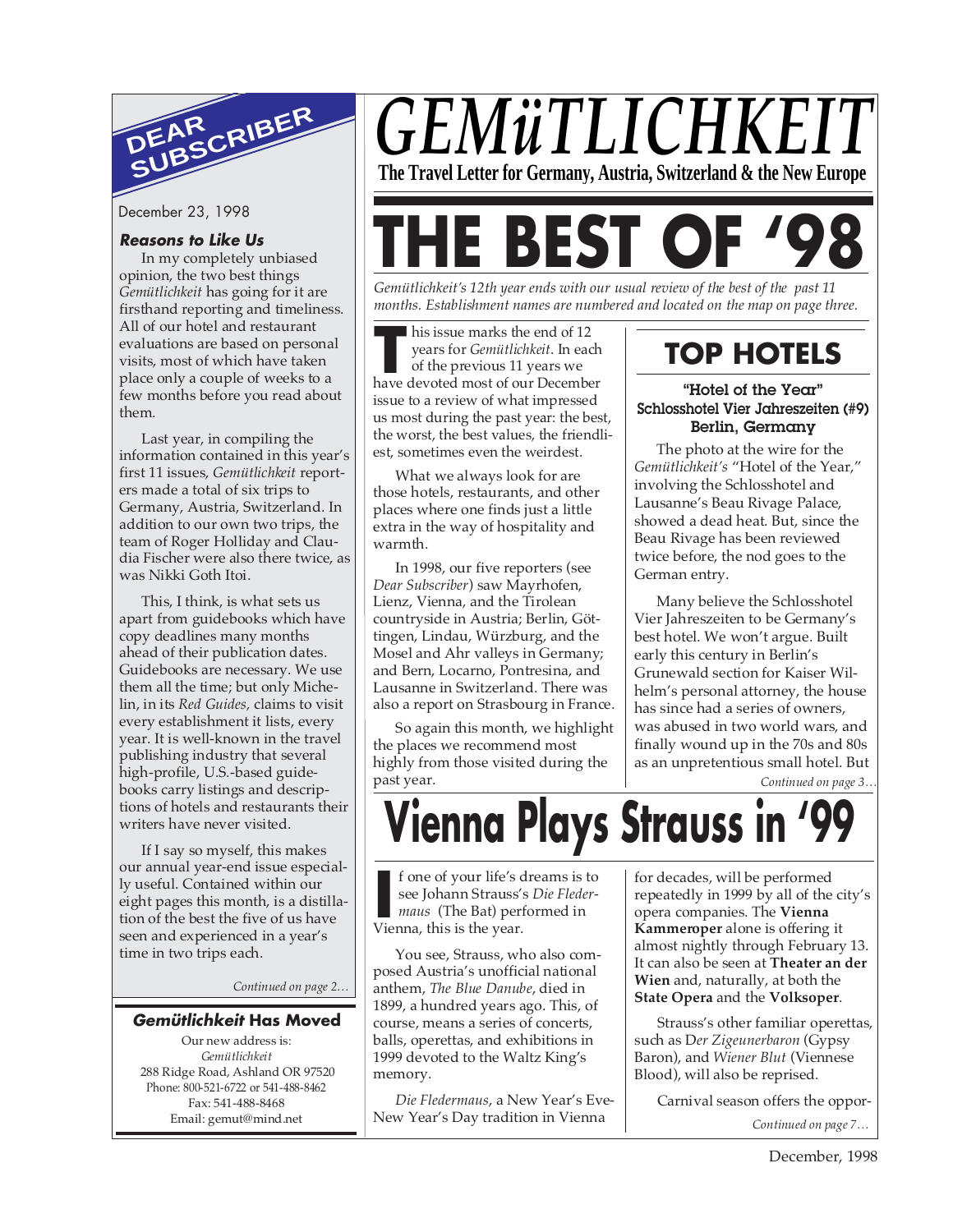#### *DEAR SUBSCRIBER Continued from page 1*

You may be interested in the qualifications of the five *Gemütlichkeit* writers you rely on for travel advice:

• Roger Holliday and Claudia Fischer are a husband and wife team who, for as long as we've known them — 13 years — have written a weekly travel column which is syndicated to daily newspapers in the Midwest. They also lead at least four international tours per year, mostly to Europe. When their clients have gone home, Roger and Claudia usually take a few extra days to roundup stories for *Gemütlichkeit*. In his youth, Roger worked in public relations for the Porsche factory in Stuttgart. He is fluent in German.

• Nikki Goth Itoi is senior editor of a San Francisco-based high-tech magazine whose duties frequently take her to Europe. She, too, sets aside a few days after business is over to free-lance for *Gemütlichkeit*.

• Prior to launching *Gemütlichkeit* in late 1986, Bob and Liz Bestor had vacationed in Europe about a dozen times. Since then, those vacations have become two to three times per year business trips.

The point being; there are some fairly experienced eyes, ears, noses, and palates out there seeing, feeling, hearing, sniffing, and tasting what's good and not so good about traveling in Germany, Austria and Switzerland.

For '99? Liz and I head for Europe on January 3; Nikki will be in northern Germany at the end of February, and Roger and Claudia go in the spring. And that's just the first quarter.

**\*\*\*\***

#### **Local Color**

Along the way in 1998 we encountered a few places that don't seem to fit in any of our "best" categories but which you might like knowing about.

• For local color in Seefeld, Austria, try the **Milchhof** on Münchnerstrasse. The beer is Puntigamer and the clientele earthy; many grizzled characters in Tirolean dress, but *very* smoky.

• **Hall in Tirol**, near Innsbruck, is a very old town full of picturesque streets and buildings. Stop for refreshment at **Anisbrau**, Schlossergasse 15, a brewery from 1700 to 1900 and now a well-worn restaurant-bar with vaulted ceilings and wood wainscoting. Inexpensive.

• Music fans should not miss **Ewige Lampe**, a little hole-in-thewall bar-jazz/blues club in Berlin's Savignyplatz neighborhood. Over two nights we saw tremendously entertaining blues and New Orleansstyle jazz bands. Very friendly folks — employees *and* patrons — and inexpensive. Can't wait to go back.

Ewige Lampe, Niebuhrstr. 11a, tel./ fax +49/030/324 3918.

• A few train routes stand out: Chur to Samedan in Switzerland;

Innsbruck to Zürich; Locarno, Switzerland, to Domodossola in Italy; and any ICE train in Germany.

• A few places didn't measure up: the restaurant at Innsbruck's **Schwarzer Adler Hotel**; **La Croix d'Ouchy** in Lausanne, a restaurant we liked in 1991, failed us in '98; and room Number 14 at the **Brauereigasthof Aying** in Aying near Munich (the restaurant, however, was very good, it's just some of the guestrooms that need sprucing up).

#### **Favorite Things**

For us, 1998 was a very good year of travel. Here are five things I will remember most.

1. **Ewige Lampe**.

2. Berlin's **Art Nouveau Hotel**, easily the year's best big city hotel discovery.

3. The food at the **Hotel Saratz** in Pontresina.

4. The extraordinary graciousness of Jacqueline Kaderli, director of Bern's **Innere Enge Hotel**.

5. Vienna's **Beograd** restaurant and the talented customer who got up and sang *Summertime*.

#### **Wrapping Up**

This is our 144th issue, the end of 12 years. I continue to be amazed at how many of you have been around since that first year, 1987.

But whether this is your 144th or very first *Gemütlichkeit*, you have our most sincere thanks for allowing us to be advisors to your travels.

**Gemütlichkeit** (ISSN 10431756) is published monthly by UpCountry Publishing, 288 Ridge Road, Ashland OR 97520. TOLL FREE: 1-800/521-6722 or 541/ 488-8462, fax: 541/488-8468, e-mail rbestor@yahoo.com. Subscriptions are \$67 per year for 12 issues. While every effort is made to provide correct information in this publication, the publishers can make no guarantees regarding accuracy. **POSTMASTER: SEND ADDRESS CHANGES TO:** Gemütlichkeit, 288 Ridge Road, Ashland OR 97520 **Editor & Publisher:** Robert H. Bestor, Jr. **Associate Editors:** Elizabeth Schiller **Contributing Editors:** C. Fischer, R. Holliday, Nikki Goth Itoi<br>Paul T. Merschdorf **Design & Composition:** Paul T. Merschdorf **Consulting Editor: Subscription Dept:** Andy Bestor, K. Steffans **Vol. 12, No. 12 HOTEL RESTAURANT RATING KEY** *GEMüTLICHKEIT* **December, 1998 Rating Scale Rating Scale Scale Rating Scale Rating Scale Scale Scale Rating Scale Scale** Excellent 16 - 20<br>Above Average 12 - 15 Above Average Average  $8 - 11$ Adequate  $\begin{array}{ccc} 4 & - & 7 \\ - & 7 & - \\ 0 & - & 3 \end{array}$ Unacceptable **Hotel Rating Criteria** People/Service 30%<br>Location/Setting 15% Location/Setting 15% Guestrooms Public rooms 5%<br>Facilities/Restaurant 20% Facilities/Restaurant **Restaurant Criteria** Food 65%<br>Service 20% Service 20%<br>Atmosphere 15% Atmosphere **<u>Value Rating</u>**<br>
Outstanding Value 17 - 20 Outstanding Value 17 - 20<br>Very Good Value 12 - 16 Very Good Value 12 - 16 Average Value 9 - 11<br>Below Average Value 5 - 8 Below Average Value 5 -<br>A Rip-Off 0 -A Rip-Off 0 - 4  $\mathbb{L}$ **Special @Designation** By virtue of location, decor, charm, warmth of management, or combination thereof, an especially pleasant establishment.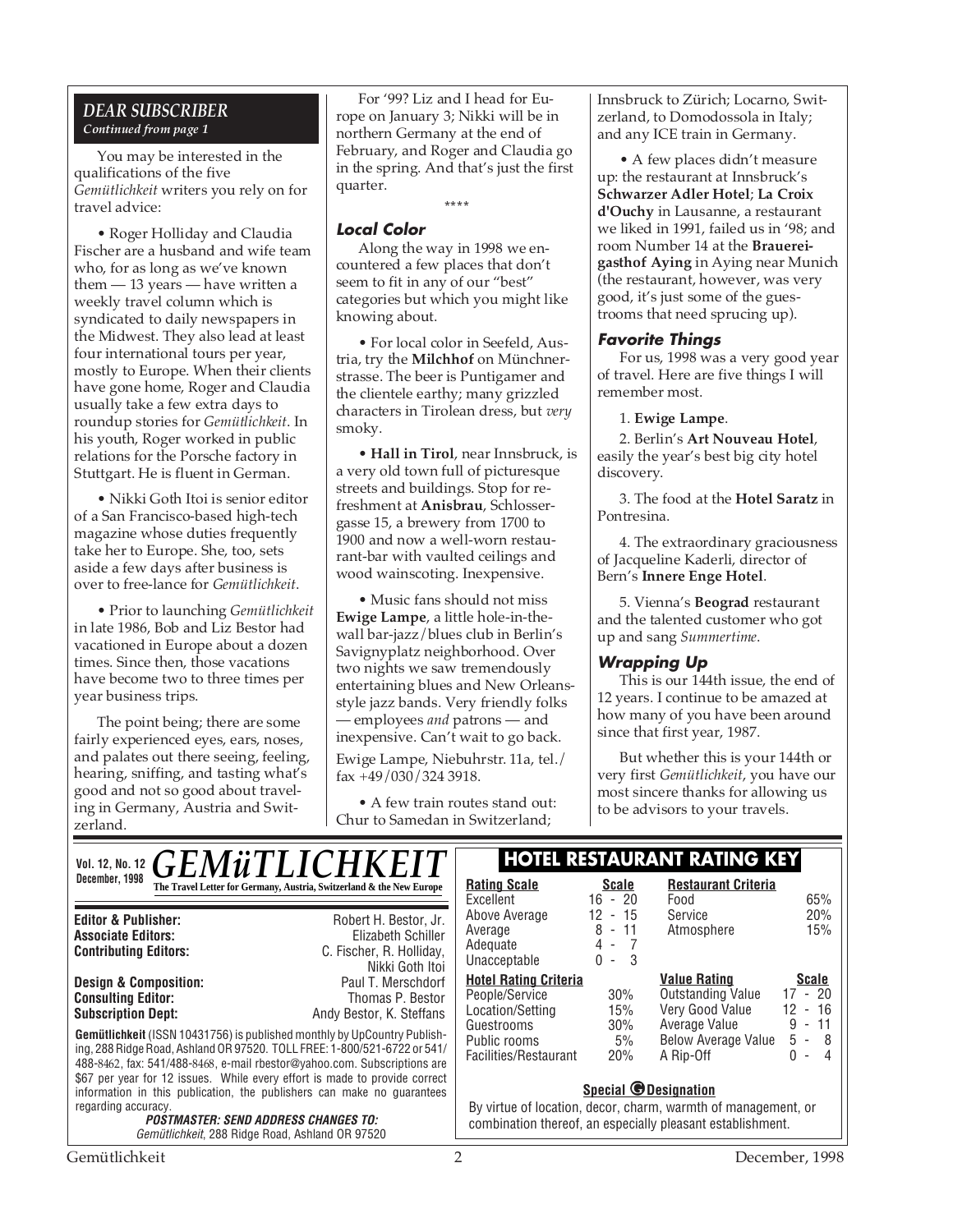enter German designer Karl Lagerfeld, backed by steamer trunks full of deutschemarks (nearly \$600,000 *per guest room* was spent), and you have another of what this city is all about these days; a miraculous transformation.

Schlosshotel (now marketed by Ritz Carlton) has it all: gated, walled grounds, precious works of art, eyepopping public rooms, sumptuous guest rooms. Disregard what you hear about the Adlon; in Berlin, Schlosshotel Vier Jahreszeiten is Numbah one, baby.

**Daily Rates:** Singles 545 to 675 DM (\$326-\$404), doubles 595 to 725 DM (\$356-\$434)

**Contact:** Schlosshotel Vier Jahreszeiten, Brahmsstrasse 10, D-14193 Berlin, tel. +49/030/895 840, fax 8958 4800

**Rating:** Quality 19.5/20, Value 13/20

#### Beau Rivage Palace (#25) Lausanne, Switzerland

We sometimes foolishly use words like "elegant" and "luxurious" when describing very good or even better than very good hotels. But that gets us into a bind when it comes to the genuine article. So let's put it this way, as far as *Gemütlichkeit* is concerned, in Germany, Austria or Switzerland, they don't get any posher or more luxurious than the Beau Rivage Palace. Like the Schlosshotel Vier Jahreszeiten, the BRP has the whole package: lush grounds, great guest rooms, fabulous public areas. Except, with 174 rooms vs. the Schlosshotel's 52, its a bigger package; grander ballrooms, more acreage, multiple restaurants, etc.

While we're at it, we will repeat again the BRP's special rate for *Gemütlichkeit* readers. From now through March 31, you get a 20% discount on regular rooms and 10% off lake-view rooms. *Book directly with the hotel.* Do not reserve through a travel agent or via the hotel's tollfree U.S. reservation number. When calling or faxing, mention you are a *Gemütlichkeit* subscriber.

**Daily Rates:** Singles 340 to 550 Sfr.



(\$250-\$404), doubles 395 to 650 Sfr. (\$290-\$478), junior suites from 810 (\$601), suites from 1650 Sfr. (\$1213). Breakfast is 32 Sfr. (\$24).

**Contact:** Beau Rivage Palace, CH-1000 Lausanne-Ouchy 6, tel. +41/ 021/613 3333, fax 613 3334. Book from the U.S. at 800-223-6800. **Rating:** Quality 19.5/20, Value 13/20

#### Hotel Innere Enge (#21) Bern, Switzerland

A hotel dedicated to hospitable service and music. In addition to high quality furnishings and decor, all rooms display pieces from the hotel owners' collection of jazz memorabilia, be it a Dizzy Gillespie hologram or a framed letter written by Louis "Satchmo" Armstrong (Room Number one). The hotel has a basement jazz club that books firstrate talent.

At Innere Enge, now just six years old, manager Jacqueline Kaderli, ensures you'll get an extraordinarily warm welcome plus Bern's best combination of hospitality, charm, guestroom comfort, and value. Ten minutes from the city center by public transport or a 25 minute walk.

**Daily Rates:** Singles 140 to 210 Sfr. (\$103-\$154), doubles 200 to 270 Sfr. (\$147-\$199)

*Continued on page 4…*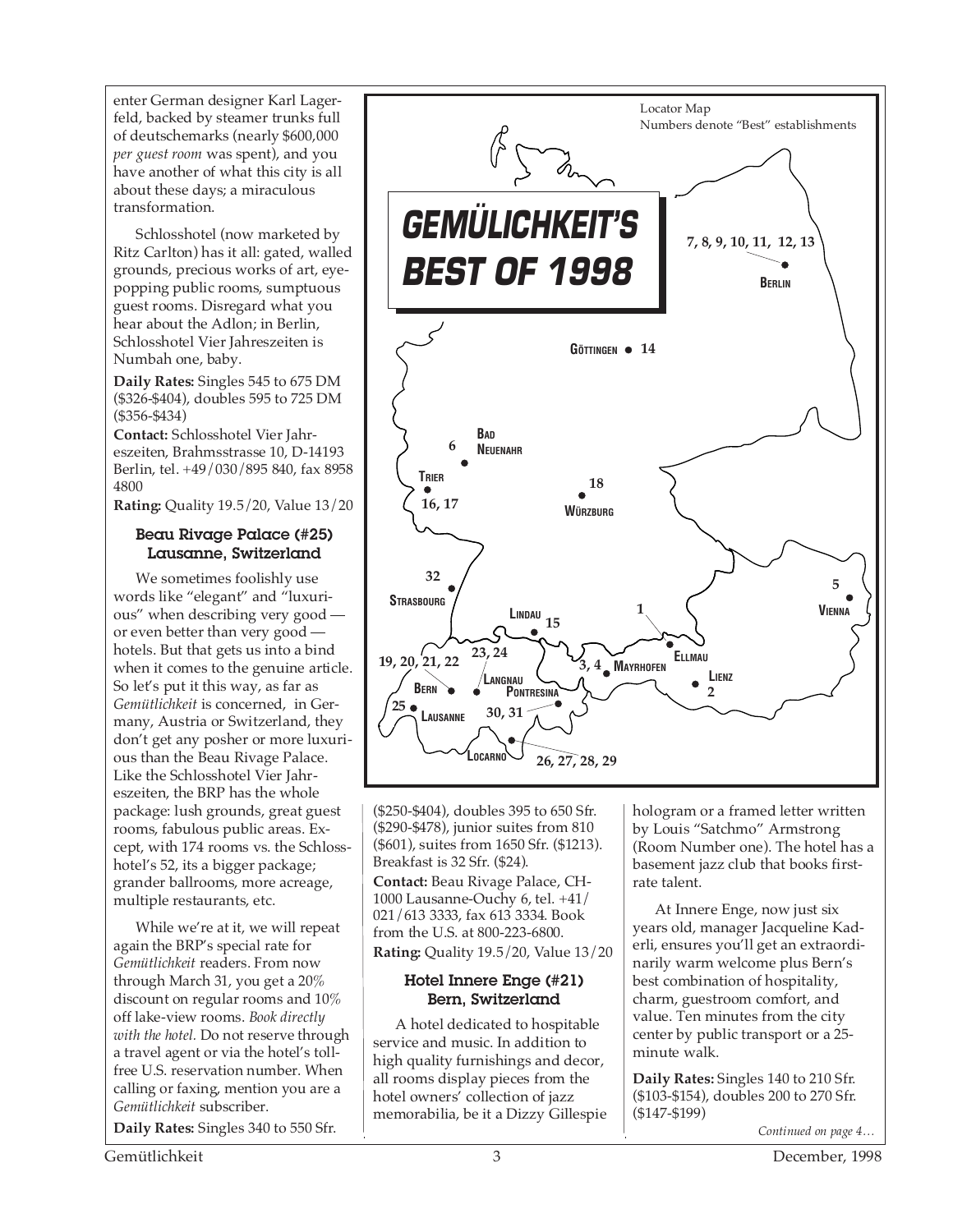#### *GÖTTINGEN Continued from page 3*

**Contact:** Innere Enge, Engestrasse 54, CH-3012, tel. +41/31/3096111, 3096112

**Rating:** Quality 17/20, Value 13/20

#### Belle Epoque (#22) Bern, Switzerland

The theme at this tiny, rather unique hotel in Bern's old town is *Jugendstil* (a.k.a. Art Nouveau or Secessionist), a style that became popular around the turn of the century — the "Belle Epoque." Public and guest rooms are liberally endowed with Marina and Dr. Phillippe D. Ledermann-Puigventós's magnificent collection of *Jugendstil* art and antiques. The tiny bar displays an original Toulouse Lautrec poster.

Rooms are small but beautifully done.

**Daily Rates:** Singles 165 to 200 Sfr. (\$121-\$147), doubles 220 to 285 Sfr. (\$162-\$210)

**Contact:** Belle Epoque-Garni, Gerechtigkeitsgasse 18, CH-3011, tel. +41/31/311 43 36, fax 311 39 36 **Rating:** Quality 15/20, Value 11/20

#### Hotel Saratz (#30) Pontresina, Switzerland

The laid-back, rejuvenated Saratz impressed us with it's caring, friendly staff, contrasting architectural styles (Victorian and 1990s Art Nouveau), excellent food in both restaurants, and a breezy, un-stuffy ambience. Most guestrooms have fine mountain views and one could sit all day in front of the fireplace in the wide-open, halogen-lit, wood, slate and stone salon-bar. We prefer the new wing.

The Saratz deserves also to be on our "value hotels" list.

Pontresina, as you may know, has loads more charm than its famous, very-near neighbor, St. Moritz.

**Daily Rates:** Singles 110 to 178 Sfr. (\$81-\$131), doubles 180 to 318 Sfr. (\$132-\$234). Breakfast included. **Contact:** Hotel Saratz, Via Maistra, CH-7504 Pontresina, tel. +41/081/

839 4000, fax 839 4040. email: saratz@alpineclassics.ch. Proprietor: Adrian Stalder

**Rating:** Quality 16/20, Value 13/20

#### Hotel Orselina (#27) Locarno, Switzerland

The genteel, understated manner of its owner, Alberto Amstutz, sets the tone at Orselina. First impressions are very good but not overwhelming. But once in your room you catch your breath at the stunning view of lake and mountains. And, as the hours — and days, if you're lucky — wear on, the Orselina begins to grow on you. At the end of your stay, you realize you've experienced one of Switzerland's finest hotels.

Magnificent hillside location, beautiful gardens and grounds, fine restaurant, comfortable guestrooms, and, most of all, the warm hospitality, qualify the Orselina for our list of 1998 "best" hotels.

**Daily Rates:** Singles 180 Sfr. (\$132), doubles 310 to 362 Sfr. (\$228-\$266), suite 452 Sfr. (\$332). For half board add 24 Sfr. (\$18) per day. Parking in garage 10 Sfr (\$7), covered lot, 7 Sfr. (\$5), outdoor 4.50 Sfr. (\$3).

**Contact:** Hotel Orselina, CH-6644 Orselina, tel. +41/091/735 44 44, fax 735 44 66, email: hotel@orselina.com **Rating:** Quality 18/20 Value 12/20

#### Klosterschenke (#16) Trier, Germany

An 800 year-old former monastery whose 11 lovely rooms feature high ceilings, hardwood floors, exposed beams, and ornate moldings. Just south of Trier. A wonderful bargain.

**Daily Rates:** Singles 100 DM (\$60), doubles 165 DM (\$99). Closed January.

**Contact:** Klosterschenke, Klosterstr. 10, D-54293 Trier-Pfalzel, tel. +49/ 0651/6089, fax 64313

**Rating:** Quality 17/20, Value 15/20

## **VALUE HOTELS**

#### Haidenhof Gasthof Hotel (#2) Lienz, Austria

In Lienz, south of Austria's famed Grossglockner, is this comfortable,

family-operated hotel with views of the Dolomites .

**Daily Rates:** Singles 470 to 625 AS (\$40-\$53), doubles 940 to 1250 AS (\$80-\$106).

**Contact:** Haidenhof Gasthof Hotel, Grafendorfstrasse 12, A-9900 Lienz, tel. +43/04852/62440 fax 62440-6. Proprietor: Kreissl family **Rating:** Quality 14/20, Value 16/20

#### Gästehaus Martha (#4) Mayrhofen, Austria

Nine immaculately-maintained, newly-decorated rooms — some with great valley views — in the Tirolean resort of Mayrhofen in Austria's Ziller Valley. Extraordinary bargain.

**Daily Rates:** Singles 260 to 310 AS (\$22-\$26), doubles 520 to 620 AS (\$44-\$53)

**Contact:** Karl and Martha Felbermayr, Gästehaus Martha, Durst 267, A-6290 Mayrhofen, tel./ fax +43 5285/62324

**Rating:** Quality 13/20, Value 17/20

#### Art Nouveau Hotel-Pension Berlin, Germany (#10)

Great Berlin bargain in a very desirable neighborhood. Nicely decorated, large, high-ceilinged rooms.

**Daily Rates:** Singles 155 DM (\$93), doubles 180 DM (\$108), suite 210 DM (\$126). Prices are about 20% higher during trade fairs and conventions. **Contact:** Art Nouveau, Leibnizstr. 59, D-10629 Berlin, tel. +49/030/327 7440, fax 327 744 40. **Rating:** Quality 16/20, Value 16/20

#### Luisenhof (#11) Berlin, Germany

Elegant townhouse near Berlin's *Mitte* (east Berlin). Special weekend rates.

**Daily Rates:** Singles 175 to 290 DM (\$105-\$174), doubles 210 to 290 DM (\$126-\$174). Weekends 175 DM (\$105) single, 185 DM (\$111) double. **Contact:** Hotel Luisenhof, Köpenicker Strasse 92, 10179 Berlin (Berlin-Mitte), tel. +49/030/2415906, fax 2792983

**Rating:** Quality 17/20, Value 15/20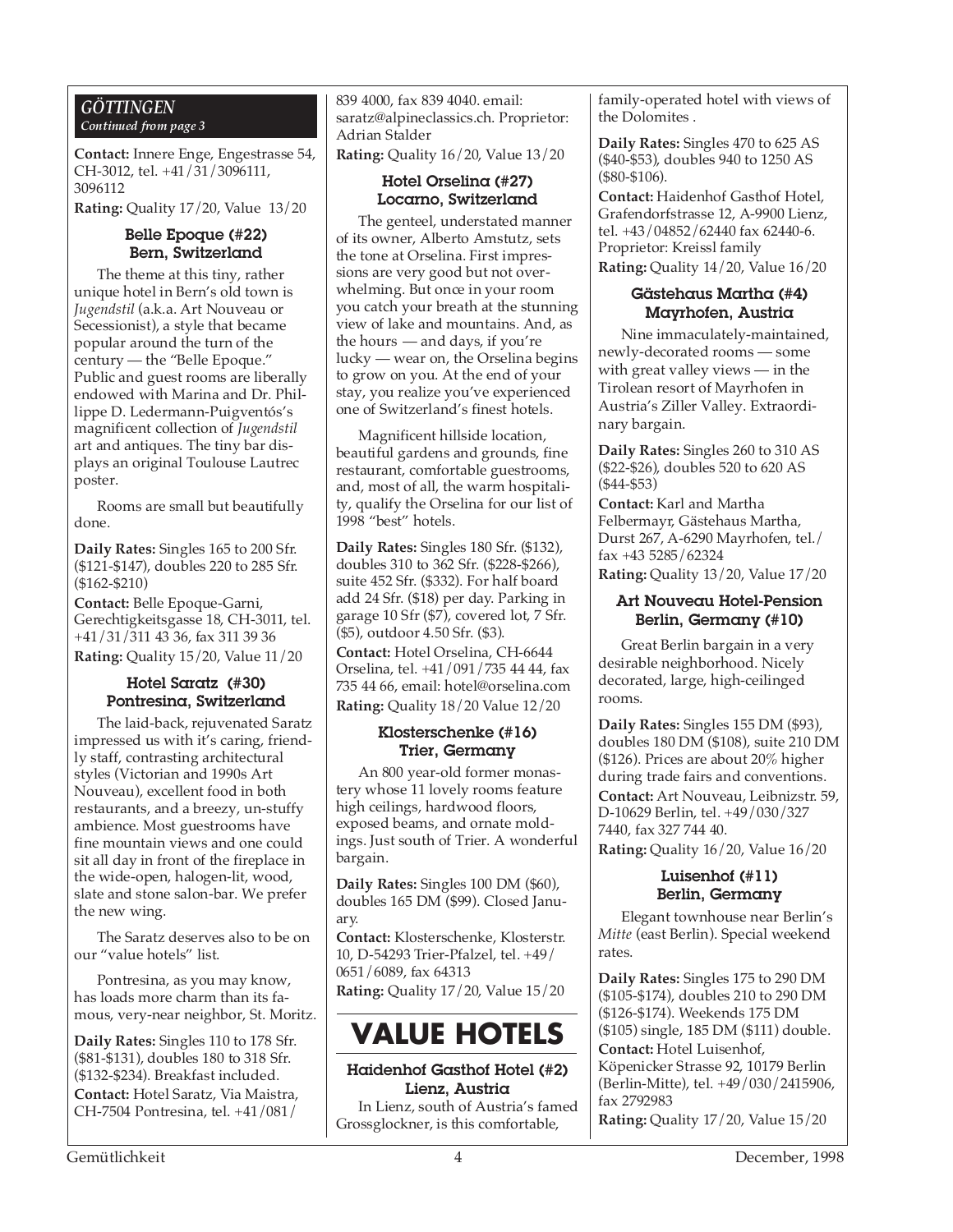#### Domus (#12) Berlin, Germany

Excellently-located, businessoriented hotel only five minutes' walk from Ku'damm; one of western Berlin's better values.

**Daily Rates:** Singles 139 to 165 DM (\$83-\$99), doubles 198 to 265 DM (\$119-\$159).

**Contact:** Hotel Domus, Uhlandstrasse 49, 10719 Berlin, (Berlin-Wilmersdorf), tel. +49/030/ 8803440, fax 88034444

**Rating:** Quality 14/20, Value 15/20

#### Gendarm (#13) Berlin, Germany

Best east Berlin location on Gendarmenmarkt. Let's hope prices stay low after planned exterior refurbishment. Try rooms 37 or 33.

**Daily Rates:** Singles 140 to 160 DM (\$84-\$96), doubles 150 to 180 DM (\$90-\$108), suites 200 DM (\$120) **Contact:** Hotel Gendarm, Charlottenstrasse 60, 10117 Berlin, (Berlin-Mitte), tel. +49/030/2044626, fax 2082482

**Rating:** Quality 13/20, Value 16/20

#### Stadt Hannover (#14) Göttingen, Germany

Hospitable, comfortable and only a 2-3 minute walk from main rail station in university town of Göttingen.

**Daily Rates:** Singles 98 to 128 DM (\$59-\$77), doubles 145 to 185 DM (\$87-\$111).

**Contact:** Goethe-Allee 21, D-37073 Göttingen, tel +49/0551/45957, fax 45470.

**Rating:** Quality 14/20, Value 15/20

#### Hotel Petrisberg (#17) Trier, Germany

Longtime *Gemütlichkeit* favorite in an idyllic setting on a hill above Trier. Brothers Helmut and Wolfgang Pantenberg personify hospitality.

**Daily Rates:** Singles 100 to 110 DM (\$60-\$66), doubles 150-180 DM (\$90- \$108). No credit cards. **Contact:** Hotel Petrisberg, Sickingenstrasse 11-13, D-54296 Trier,

tel. +49/0651/4640, fax 46450 **Rating:** Quality 15/20, Value 14/20

#### Gasthaus Stadt Mainz (#18) Würzburg, Germany

Very special Würzburg hotel and restaurant warmly and efficiently run by the hospitable Schwarzmann family. Ask for room Number Six.

**Daily Rates:** 130 to 190 DM (\$78- \$114)

**Contact:** Gasthaus Stadt Mainz, Semmelstr. 39, D-97070 Würzburg, tel. +49/0931/53155, fax 58510. **Rating:** Quality 14/20, Value 15/20

#### Cittadella (#28) Locarno, Switzerland

Popular old-town restaurant with a few clean, comfortable rooms with private bath. No lift.

**Daily Rates:** Singles 60 to 100 Sfr. (\$44-\$74), doubles 100 to 150 Sfr. (\$74-\$110)

**Contact:** Hotel-Ristorante Cittadella, Via Cittadella 18, CH-6600 Locarno, tel. +41/091/751 58 85, fax 751 77 59 **Rating:** Quality 10/20, Value 13/20

#### Villa Pauliska (#29) Locarno, Switzerland

Beautifully restored hillside villa with four open, airy guestrooms with high ceilings, tall windows, hardwood floors and pleasant bathrooms. Breakfast is not available, however.

**Daily Rates:** Singles 60 to 80 Sfr. (\$44-\$59), doubles 100 to 150 Sfr. (\$74-\$110).

**Contact:** Villa Pauliska, Via Orselina 6, CH-6600 Locarno-Muralto, tel. +41 091 743 05 41

**Rating:** Quality 14/20, Value 16/20

#### Hirschen (#23) Langnau, Switzerland

Charming, authentic country hotel in Switzerland's Emmental region between Bern and Lucerne. Very good kitchen. Handy for train travelers.

**Daily Rates:** Singles 80 to 95 Sfr. (\$59-\$70), doubles 130 to 160 Sfr. (\$96-\$118)

**Contact:** Hotel Hirschen, Dorfstrasse

17, CH-3550 Langnau, +41/034/402 1517, fax 402 5623. Proprietors: Hedy and Urs Weyermann, Urs Messerli. **Rating:** Quality 13/20, Value 15/20

#### Ostello Palagiovani (#26) Lorcarno, Switzerland

Spic and span hostel at the edge of Locarno's old town. Several rooms with private bath for two, three and four persons. Professional and friendly.

**Daily Rates:** Singles 52 to 77 Sfr. (\$38-\$57), doubles 74 to 84 Sfr. (\$54- \$62). Lunch and dinner 11 Sfr. (\$8) extra. Bicycle rentals per day 12 Sfr. (\$9), half-day 8 Sfr. (\$6). **Contact:** Ostello Palagiovani, Via

Varenna 18, CH-6600 Locarno, tel. +41/091/756 15 00, fax 756 15 01 **Rating:** Quality 10/20, Value 15/20

*We saw two Swiss vacation rentals that belong on our list of "value" accommodations.*

#### Beck Haus (#24) Signau, Switzerland

First floor flat in 200-year-old house in the hamlet of Signau in the Swiss Emmental near Langnau. Kitchen, sitting room, two to three bedrooms, and balcony. Threeminute walk to rail station.

**Weekly Rate:** 315 Sfr. (\$232) **Contact:** Beck Haus, Dorfstrasse 45, CH-3534 Signau, tel. +4/034/497 1344. Proprietor: Familie Beck **Rating:** Quality 13/20, Value 16/20

#### Chesa Nouva (#31) Pontresina, Switzerland

Centrally located, sunny, modern apartment in Swiss resort of Pontresina, perfect for two persons.

**Weekly Rate:** 840 Sfr. (\$617). **Contact:** Chesa Nouva, Chesa Miramunt, CH-7504 Pontresina, tel. +41/081/842 7844. Proprietor: G. Gredig. **Rating:** Quality 15/20, Value 13/20

## **Coming Attractions**

Vaduz • Salzburg Heidelberg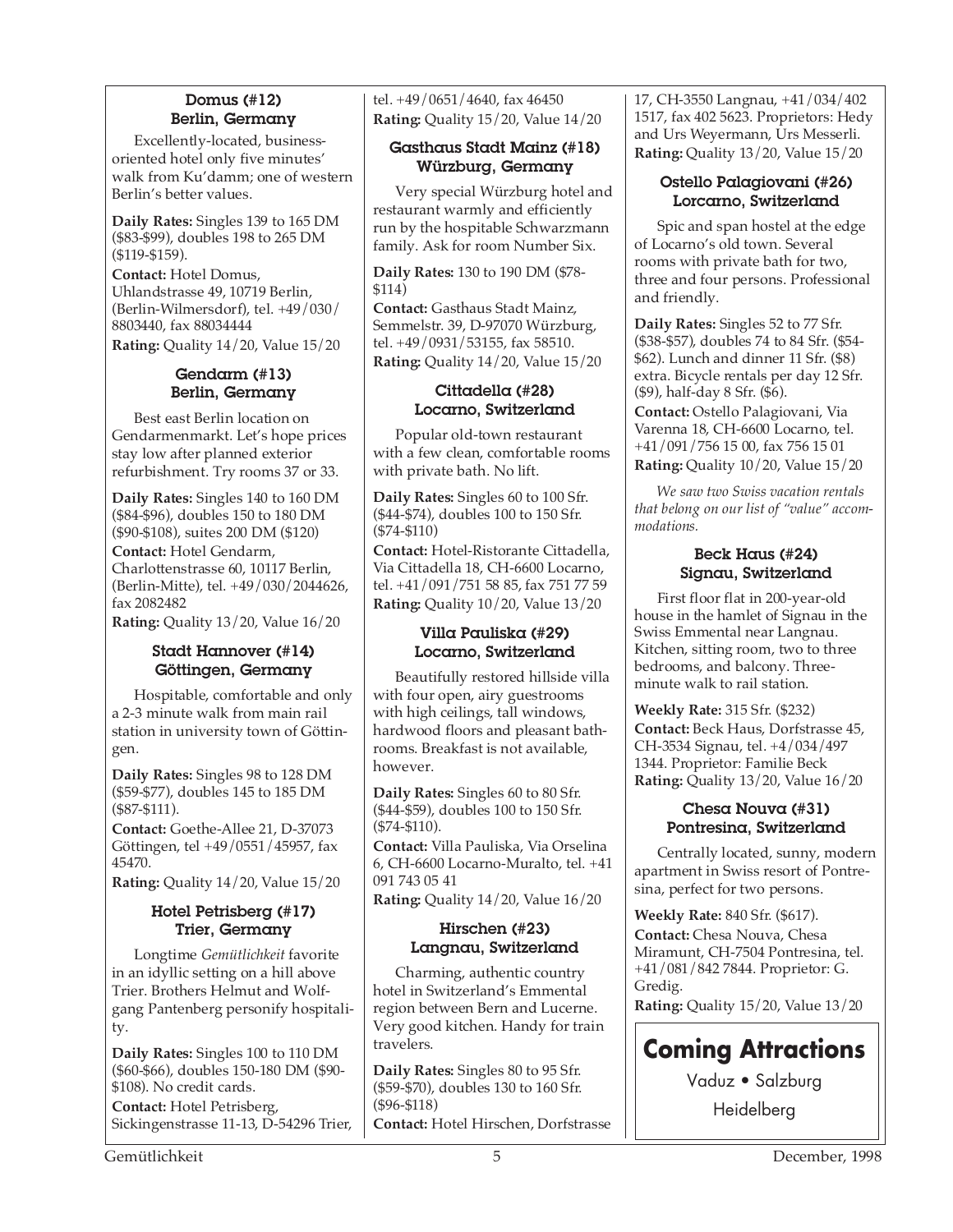## **TOP RESTAURANTS**

*(Restaurant price key: INX = Inexpensive (\$10-\$20 per person without beverages); MOD = Moderately priced (\$20-\$35 per person); EXP = Expenisve (\$35-\$50 per person); VEXP = Very Expensive (Over \$50 per person).*

#### Hotel der Bär (#1) Ellmau, Austria

Creative Austrian cuisine in a rustically elegant dining room with splendid views. Perhaps the best half-board dinner we've ever had.

Hotel der Bär, A-6352 Ellmau, Tirol, Austria, telephone 53 58/23 95, fax 53 58/23 95-56. EXP

**Rating:** Quality 17/20, Value 14/20

#### Wirtshaus zum Griena (#3) Mayrhofen, Austria

A cozy, kitschy, 400 year-old farm house specializing in hearty Austrian comfort food. Located near Mayrhofen's second gondola, the Ahorn-Seilbahn. Try *Blutwuchtreaschtl* , blood sausage and pan-fried diced potatoes baked until crusty in an iron skillet.

Wirtshaus zum Griena, Dorf Haus 768, tel +43 5285/62 778. Reservations. INX-MOD.

**Rating:** Quality: 16/20, Value: 16/20

#### Restaurant Beograd (#5) Vienna, Austria

Most Vienna live music spots are touristy. Not this one. Authentic oldworld music, food and atmosphere at hard-to-believe prices. Violin, piano, occasionally an accordionist, every night at 8pm. Don't miss the Balkan appetizer plate, plenty for two persons, at about \$6. Near Vienna's Naschmarkt.

Restaurant Beograd, Schikanedergasse 7, tel. +43/01/587 7444, INX **Rating:** Quality 13/98, Value 17/98

#### Die Möwe (#7) Berlin, Germany

A dress-up place with affordable prices for very good food in Berlin's *Mitte* near the Memorial to the Victims of Fascism. Soft lighting, red banquettes, white tablecloths, tall windows, huge mirrors, and a pianist. Lamb and game dishes recommended

Die Möwe, Am Festungsgraben 1, D-10117 Berlin, tel. +49/030/201 2039, fax 201 2081. Reservations. MOD **Rating:** Quality 14/20, Value 14/20

#### Spree Athen (#8) Berlin, Germany

Old-Berlin atmosphere, cabaretstyle entertainment (female vocalist and pianist performing prewar Berlin songs), and above average food combine to make the Spree Athen a must. Just off the Ku' damm in the Savignyplatz neighborhood.

Spree Athen, Leibnizstrasse 60, D-10629 Berlin, tel. +49/030/324-1733. Reserve ahead. MOD-EXP **Rating:** Quality 12/20, Value 12/20

#### Rest.-Weinstube Frey (#15) Lindau, Germany

A first floor, 16th-century wine tavern overlooking the town's main pedestrian shopping street. Wood paneling, cushioned benches, ceramic stove, and leaded glass windows. Speciality: whitefish from the Bodensee.

Restaurant-Weinstube Frey, Maximillianstrasse 15, 88131 Lindau-Insel, tel 0 83 82-52 78, fax 0 83 82-47- 18. No credit cards. MOD. **Rating: Ouality 16/20, Value 17/20** 

#### Restaurant Idille (#6) Bad Neuenahr, Germany

Worn pine floors, crisp white walls, fresh flowers, an open kitchen, fine views and perhaps a dozen tables. Refined, French-influenced cuisine prepared with skill, care and the freshest ingredients. Big wine list. In a residential area above the town. Splendid desserts.

Restaurant Idille, Am Johannisberg 101, D-53474 Bad Neuenahr, Tel +49- 2641-28429, Fax +49-2641-25009. No credit cards. MOD-EXP **Rating:** Quality 17/20, Value 12/20

#### Lorenzini (#19) Bern, Switzerland

Excellent Northern Italian dishes in a lively, chic, but informal room. House-made pastas and, in November-December, risotto liberally sprinkled with white truffles.

Lorenzini, Theaterplatz 5, CH-3011, tel. +41/31/311 7850. MOD-EXP **Rating:** Quality 16/20, Value 13/20

#### Zimmermania (#20) Bern, Switzerland

Welcoming French-style bistro deep in Bern's old town. Specialities include house-made sausages and Choucroute (Alsatian sauerkraut dish with various meats). Good cheese cart. Rich sauces, large portions.

Restaurant Zimmermania, Brunngasse 19, CH-3011, tel. +41/ 31/311 1542, fax 312 2822. MOD-EXP **Rating:** Quality 13/20, Value 10/20

#### Hotel Hirschen (#23) Langnau, Switzerland

Refined Swiss country cuisine at this out-of-the way Emmental inn. Bring a big appetite and be sure to order the *Rösti*. Marvelous wine selection.

Hotel Hirschen, Dorfstrasse 17, CH-3550, +41/034/402 1517, fax 402 5623. MOD-EXP

**Rating:** Quality 15/20, Value 12/20

#### Villa Pauliska (#26) Locarno, Switzerland

Dine relaxed by stylishly in one of two rooms in this graceful, turnof-the-century Italianate villa. At 51 Sfr. (\$38), the fixed-price, five-course, dinner represents one of the best Switzerland restaurant values we've seen in some time.

Villa Pauliska, Via Orselina 6, CH-6600 Locarno-Muralto, tel. +41 091 743 05 41 MOD

**Rating:** Quality 16/20, Value 15/20

#### Hotel Saratz (#30) Pontresina, Switzerland

Not your standard Swiss country fare; instead, lighter more adventurous dishes. For example, instead of Scaloppine in the usual rich sauce, it was served only with pan juices in a mixture of fresh greens, red and yellow peppers, and a handful of tiny, flavorful, wild mushrooms. Or chunks of lamb filet folded into rucola greens, with intensely-flavored cherry tomato chunks and paper thin slices of Parmesan. Pilsner Urquell on draft.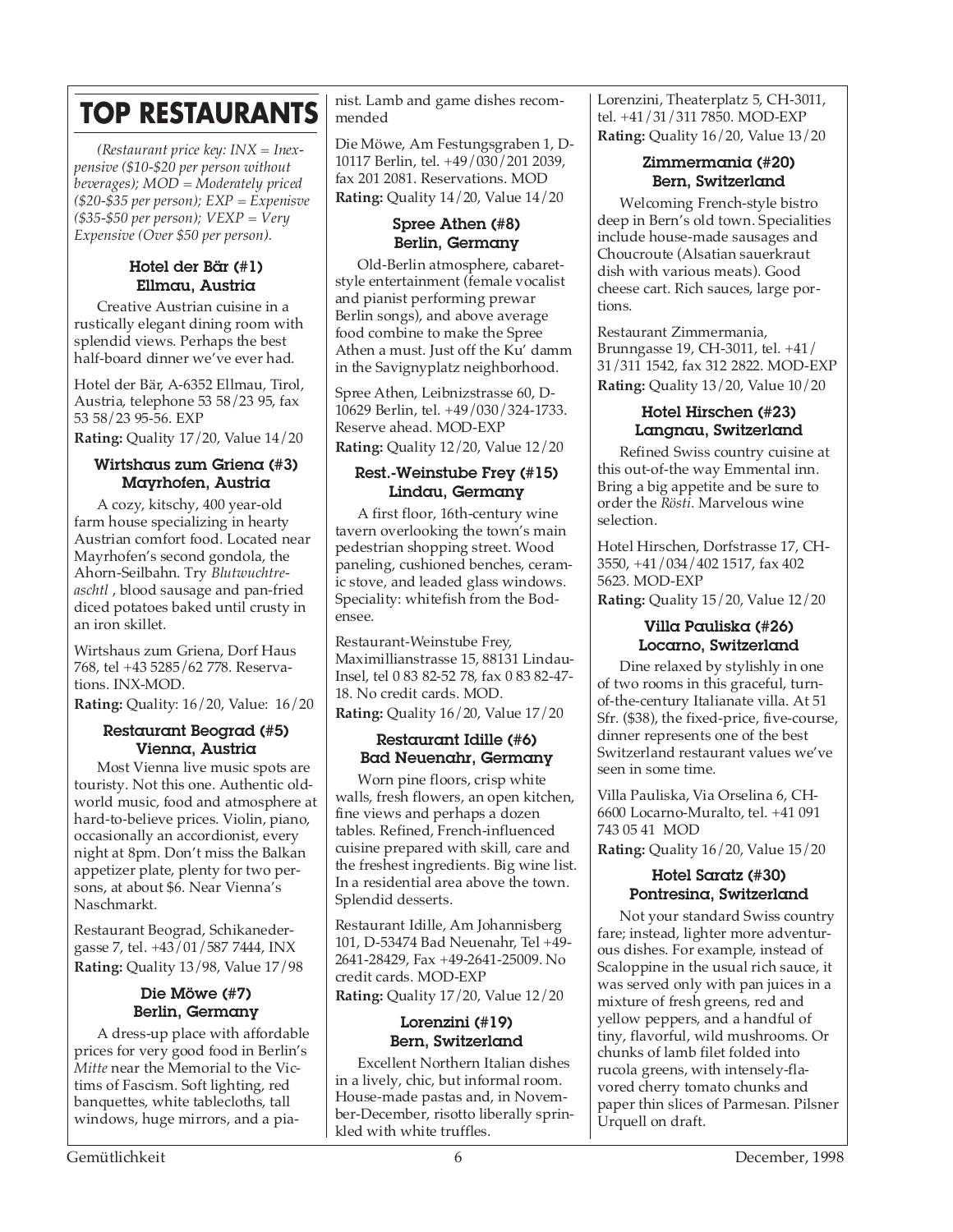Hotel Saratz, Via Maistra, CH-7504 Pontresina, tel. +41/081/839 4000, fax 839 4040. MOD

**Rating:** Quality 16/20, Value 15/20

#### La Petite Ecurie (#32) Strasbourg, France

Well-prepared bistro food in a charming, but unstudied atmosphere. The lively "scene" is almost as good as the food. Go after 9pm for the best people watching. At about \$13 each, leg of lamb and duck breast are worth every penny.

 La Petite Ecurie, 8 rue de l'Ecurie, Strasbourg, tel. 88 23 06 22 INX-MOD

**Rating:** Quality 15/20, Value 16/20

#### *STRAUSS Continued from page 1*

some 300 balls.

tunity to dance to Strauss waltzes at

Hearing Strauss melodies is not restricted to the prestigious (and rather pricey) **Musikverein** and **Konzerthaus**, but also at other venues such as the **Kursalon** in the **Stadtpark** where the Strauss family performed in their heyday; at **Vienna Boys' Choir** concerts, and even on Danube cruises.

In addition, all of Strauss's 550 works (printed music and original scores), his organ, baton, paintings of the him, and photos not previously seen in public, will be on display at the "Johann Strauss" exhibition at the **Historical Museum of the City of Vienna** from 6 May to 26 September. The **Theater Museum** will also stage a Strauss exhibition from May to October, featuring all his stage works.

For schedules and info contact the Austrian Tourist Office, P.O. Box 1142, New York, N.Y. 10108-1142, tel. 212-944-6880, 212- 730-4568, email: antonyc@ix.netcom.com.

#### **Vienna Performance Tickets**

**TICKET OFFICES** for Austrian Federal Theatres (Vienna State Opera, Volksoper, Burgtheater, Akademietheater): Österreichischer Bundestheaterverband/Bundestheaterkassen, Hanuschgasse 3, 1010 Vienna, telephone/information:

+43/1/51444/2960; Volksoper, Währingerstrasse 78, 1090 Vienna, telephone: +43/1/51444/3318; Burgtheater, Dr.-Karl-Lueger-Ring 2, 1010 Vienna, tel.: +43/1/51444/2218.

**OPENING HOURS**: Mon. to Fri.: 8am to 6pm; Sat., Sun. and holidays: 9am to 12 noon; the first Saturday of each month and on Saturdays during Advent: 9am to 5pm.

**INFORMATION OFFICE IN THE ARCADES** at the Vienna State Opera, Herbert von Karajan-Platz, 1010 Vienna: advance ticket sales and information on the Vienna State Opera and Volksoper. Hours: Monday to Friday: 10am until one hour before the performance starts; Saturday 10am to 12 noon; the first Saturday of each month and on Saturdays during Advent: 10am to 5pm. Closed on Sundays and holidays.

**TICKET SALES** for the Vienna State Opera and Volksoper normally start one month before the date of the performance (e.g. on September 1st for October 1st, on September 2nd for October 2nd, on September 30th for October 30th and October 31st. Tickets for performances from September 1st to 30th are sold on the corresponding day from June 1st to June 30th. Ticket sales for Burgtheater and Akademietheater normally start on the 20th of each month for the whole following month (e.g. on August 20th for all the performances in the month of September).

Tickets for standing room at the Vienna State Opera, Burgtheater and Akademietheater are sold only at the evening box office. Tickets for standing room at the Volksoper may be booked beforehand from the same day that advance ticket sales start. Evening box offices open one hour before the performance starts.

**WRITTEN REQUESTS FOR TICKETS** for the Vienna State Opera and Volksoper from other Austrian provinces and from abroad must reach the Österreichischer Bundestheaterverband /Bestellbüro (ticket office), Hanuschgasse 3, A-1010 Vienna, no later than three weeks, for Burgtheater and Akademietheater no later than two weeks, before the date of the performance.

#### **TELEPHONE TICKET SALES**

are available worldwide for credit card holders (American Express, Diners Club, Visa, MasterCard, Eurocard and JCB Card). Phone Vienna +43/1/513 1 513 Monday to Friday: 10am to 6pm, Saturday, Sunday and holidays 10am to 12 noon; the first Saturday of each month and on Saturdays during Advent 10am to 5pm. Telephone ticket sales start the day after ticket offices open for reservations.M



#### **Hotel Feedback**

Having just returned from a *Gemütlichkeit*-induced trip to Europe, I thought you might like some feedback.

Lienz, Austria and the **Gasthof Haidenhof** (*Ed. Note: see page 4)* was everything you'd said. In addition to a charming location with a view of the valley, and a semi-functioning workout room on the top floor and a very good and comfortable restaurant, the staff, many of whom were related to each other, were friendly and helpful and that, too, could be a return destination.

Bad Hofgastein and the **Hotel Norica**: just OK, though my traveling companion disagrees and feels it was quite lovely and a pleasant place to stay. I found it not unpleasant, and a great central location, but it was an average hotel with average food and average personnel, though Mme. Czerny, wife of the proprietor, made the rounds at dinner. The good news: the town put on an oom-pah display replete with lederhosen and dirndls, in honor of the visiting dignitaries of a European health conference. That was a treat!

*Continued on page 8…* A new one for you: in Oberalm, Austria, the Count and Countess von Gernerth, Eike and Georg, whom you may have already met, welcomed us broadly to their **Schloss Haunsperg**. It's a "Castles of the World" accommodation, huge house with its own attached chapel, where